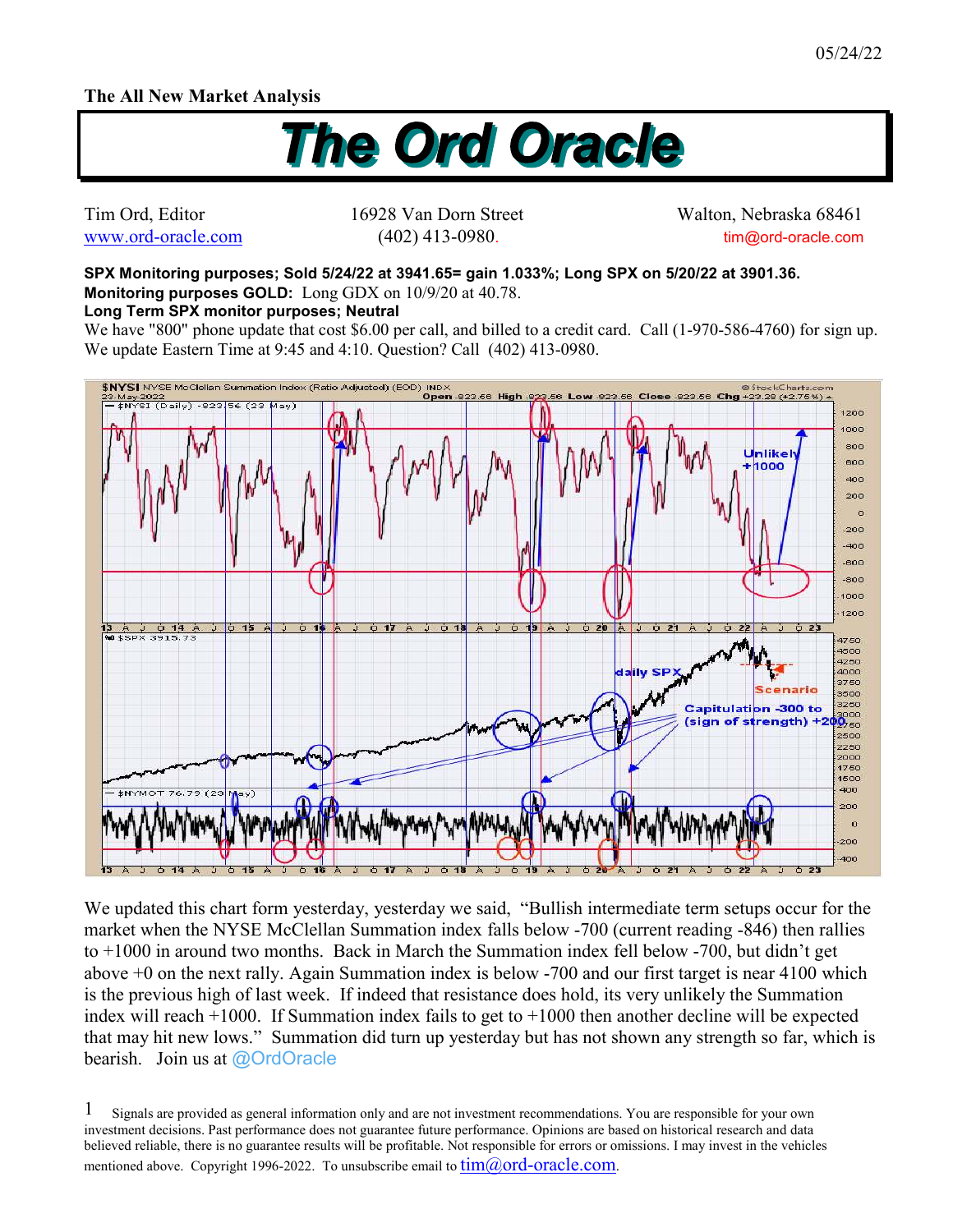## 05/24/22



Market is suppose too see strength off a low to confirm a reversal. Yesterday's rally off Friday's low traded above Friday's high but closed below the high and volume came in near half of Friday's volume which is a bearish sign. We where hoping today we would see a "Sign of Strength" to confirm the reversal; instead the market gapped down and trading below Monday's low on higher volume; suggesting SPY may attempt to test Friday's low. Both VVIX and VIX where up today suggesting a short term pull back is possible. Our scenario is that SPY (SPX) may test Friday's low and if volume is lighter on the test and Panic is present on the TRIN and Tick, a bullish setup is possible. Sold long SPX today for a gain of 1.033%. Join us on twitter. @OrdOracle

Signals are provided as general information only and are not investment recommendations. You are responsible for your own investment decisions. Past performance does not guarantee future performance. Opinions are based on historical research and data believed reliable, there is no guarantee results will be profitable. Not responsible for errors or omissions. I may invest in the vehicles mentioned above. Copyright 1996-2022. To unsubscribe email to  $tim@ord-oracle.com$ . 2